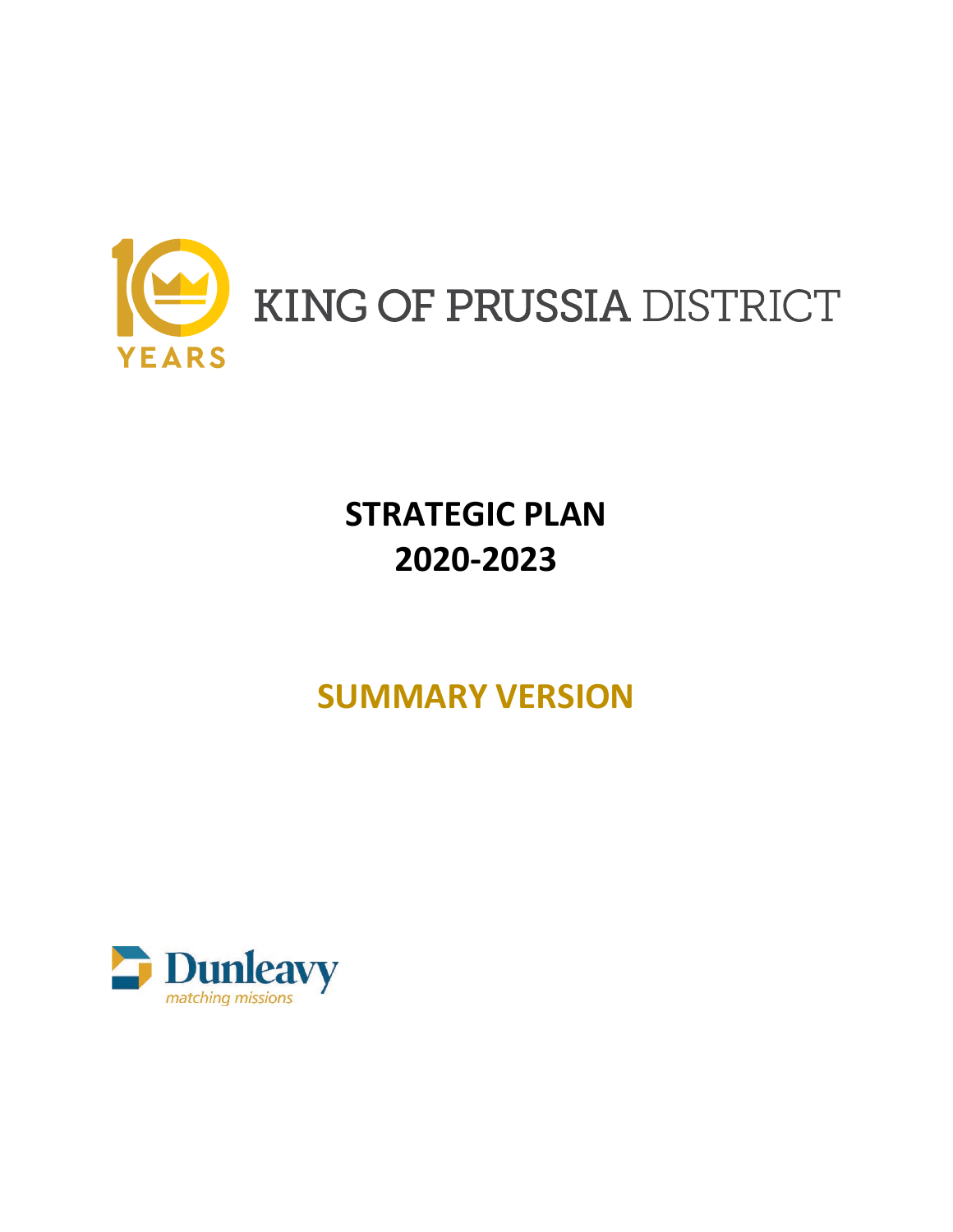## **I. EXECUTIVE SUMMARY**

From the period December 2019 through July 2020, the leadership of King of Prussia Business District engaged in a 3-Year Strategic Planning process. The planning was supported by the team of Dunleavy & Associates, who had also worked in support of the 2017-2020 plan.

As this period encompassed the COVID-19 Pandemic outbreak, it is important to mention how the planning process was impacted.

- § All stakeholder interviews were completed before the pandemic reached the United States in any measurable way. While 2 calls did take place in March, the impact of the outbreak was not yet known. As such, the assessment findings did not include any information related to the pandemic.
- The stakeholder findings were presented to the Strategic Planning Committee in late April. At this time more was understood about the outbreak impacts although the data presented did not reflect that knowledge.
- In May, when the Strategic Planning Committee determined the priorities moving forward, they established both short- and long-term prioritizations to take into consideration immediate needs.
- As the staff laid out strategies and tactics for the goals, they too looked at multiple time horizons.

So, while the assessment findings did not reflect the status of the King of Prussia District as it related to the pandemic, both the Strategic Planning Committee and Staff teams did work to accommodate that important factor into determining priorities and strategies.

## **II. PROCESS**

The strategic planning process encompassed three unique phases. These phases and corresponding tasks were as follows:

#### **PHASE I: STRATEGIC VISIONING**

Initial meeting with Leadership to:

- Articulate desired outcomes & deliverables
- Review the planning process
- Identify intended and unintended outcomes
- Seat the full SPC
- Identify preliminary list of stakeholders for assessments Kick-off Meeting with SPC to:
- Review desired outcomes & deliverables
- Review the planning process (workplan)
- Review SPC roles & responsibilities
- Review timeline
- Identify intended and unintended outcomes
- Discuss SPC culture
- Affirm list of stakeholders for assessments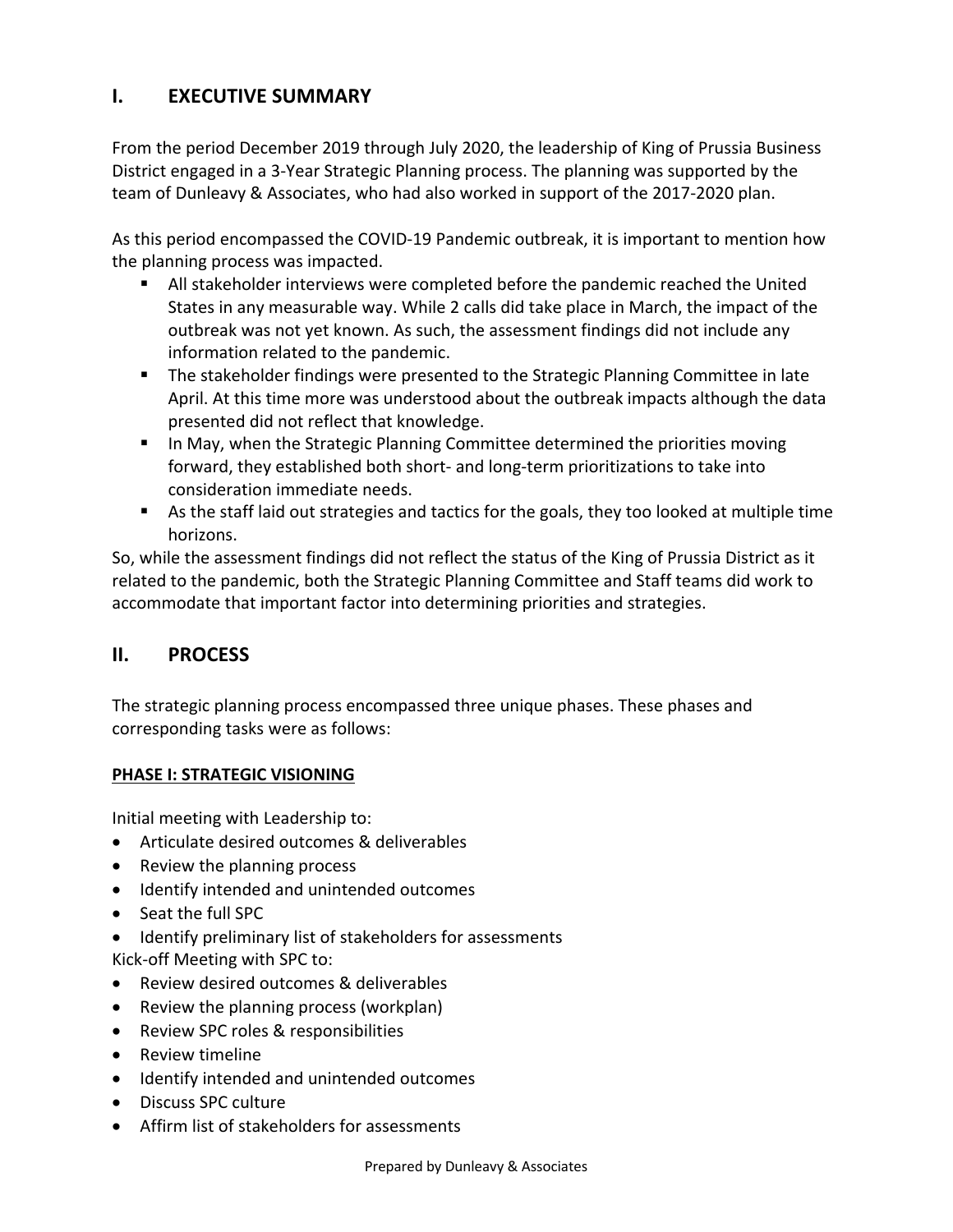• Review Interview Guide

#### **PHASE II: ORGANIZATIONAL AND ENVIRONMENTAL ASSESSMENT**

- Confirm stakeholder questions and formats
- Distribute interview request invitations
- Schedule all interview outreach/calls
- Conduct one-on-one interviews (12)
- Consolidate all assessment data
- Create SWOT/SOAR analysis
- Prepare Assessment Findings presentation
- Present Findings to include SWOT, to SPC

#### **PHASE III: STRATEGIC DIRECTION & PLAN**

Working meeting with SPC to:

- Discuss outstanding questions, comments, feedback from Assessment findings
- Affirm Mission & Value Proposition language
- Determine high level strategic goals and priorities Working with the Staff:
- Identify metrics and outcome/success statements to support the goals
- Finalize draft Strategic Plan

#### **III. PARTICIPATION**

There were 3 primary groups involved in the planning process:

#### **STRATEGIC PLANNING COMMITTEE**

- Lea Anne Welsh, Korman Communities, Board Member
- Rachel Ammon, King of Prussia District, Marketing Director
- Eric Goldstein, King of Prussia District, Executive Director
- Carol McCoy, Radial Inc., Board Chair
- Alice Budno-Hope, Upper Merion Area School District Board Member
- Richard Kubach, Best Western/RWK Enterprises, former Board Member
- Suzanne Ryan, PECO, former Board Member
- Geoff Hickman, UMT, Director of Public Works
- Eric Davies, Wurzak Hotel Group, past Chair of the Board

The Strategic Planning Committee was responsible for determining the stakeholder cohort, evaluating the assessment findings, and making the strategic priority recommendations. The team gathered in person on January the 23<sup>rd</sup>, participated in numerous electronic based correspondences, and gathered again via Zoom on April the 28<sup>th</sup> to learn of the stakeholder findings. The final strategic priority language was approved in early May 2020.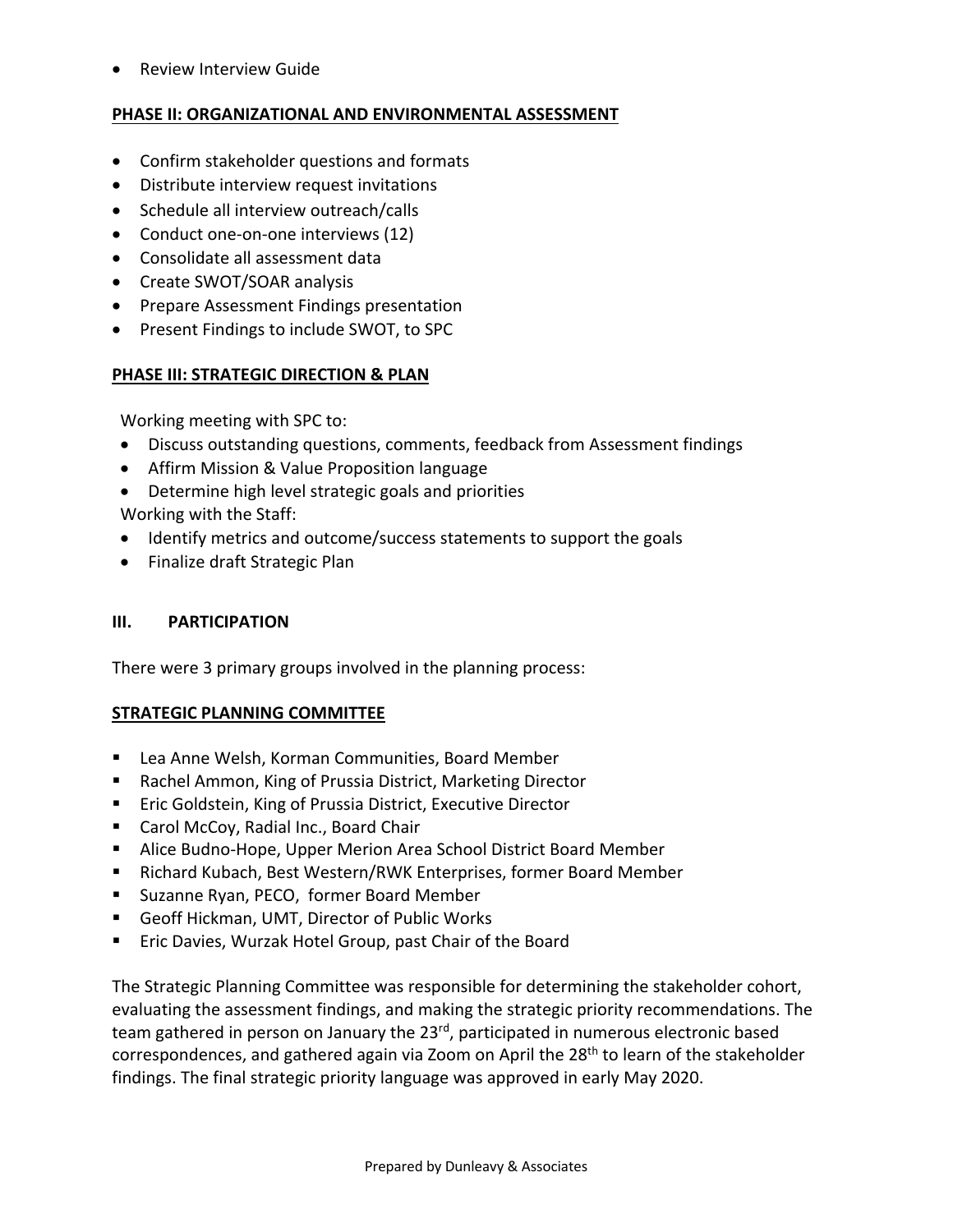#### **STAKEHOLDER INTERVIEWEES**

- § Jerry Sweeney, President & CEO, Brandywine Realty Trust, Rail Coalition Chair
- § Anthony Hamaday, Township Manager Upper Merion Township, *Board Member*
- Tim Briggs, State Representative
- Guntram Weissenberger, President of Westover Companies
- Rob Bown, Industrial Investments, Inc.
- Maureen Hansberry, CHOP, Director of Real Estate, *Board Member*
- Paul French, Avison & Young, Commercial broker
- Denise Yarnoff, Riley Riper Hollin & Coligreco, Attorney
- Brian McElwee, President of Valley Forge Investment Corporation
- Bill Jenaway, Upper Merion Township Supervisor
- § Anonymous Company that did NOT select KOP location

The stakeholders selected to participate in one-on-one interviews, represented a cross section of constituents, partners and community members. The interviews were conducted via phone during the month of February, with 2 taking place in early March.

#### **STAFF MEMBERS**

- Eric Goldstein
- Rachel Ammon
- Christopher Basler
- Shauna Sanchez
- Julie DeMasi
- Alison Kahan

After the Strategic Planning Committee finalized their recommendations, the work was passed to the staff. The team above took the priorities and crafted high level Goals and Objectives, as well as supporting strategies and tactics for achieving the goals. The team met via zoom on 2 separate occasions.

## **IV. OUTCOMES**

The following reviews the goals and supporting strategic approaches.

#### **BUSINESS RECOVERY**

## *Goal - Position King of Prussia District as the leader and driver of King of Prussia's Business Recovery initiative.*

#### Ø **Marketing**

- o Support KOP's recovery and reopening by driving traffic back to KOP.
- o Keep people entertained, informed, and engaged with KOP businesses during quarantine and after reopening.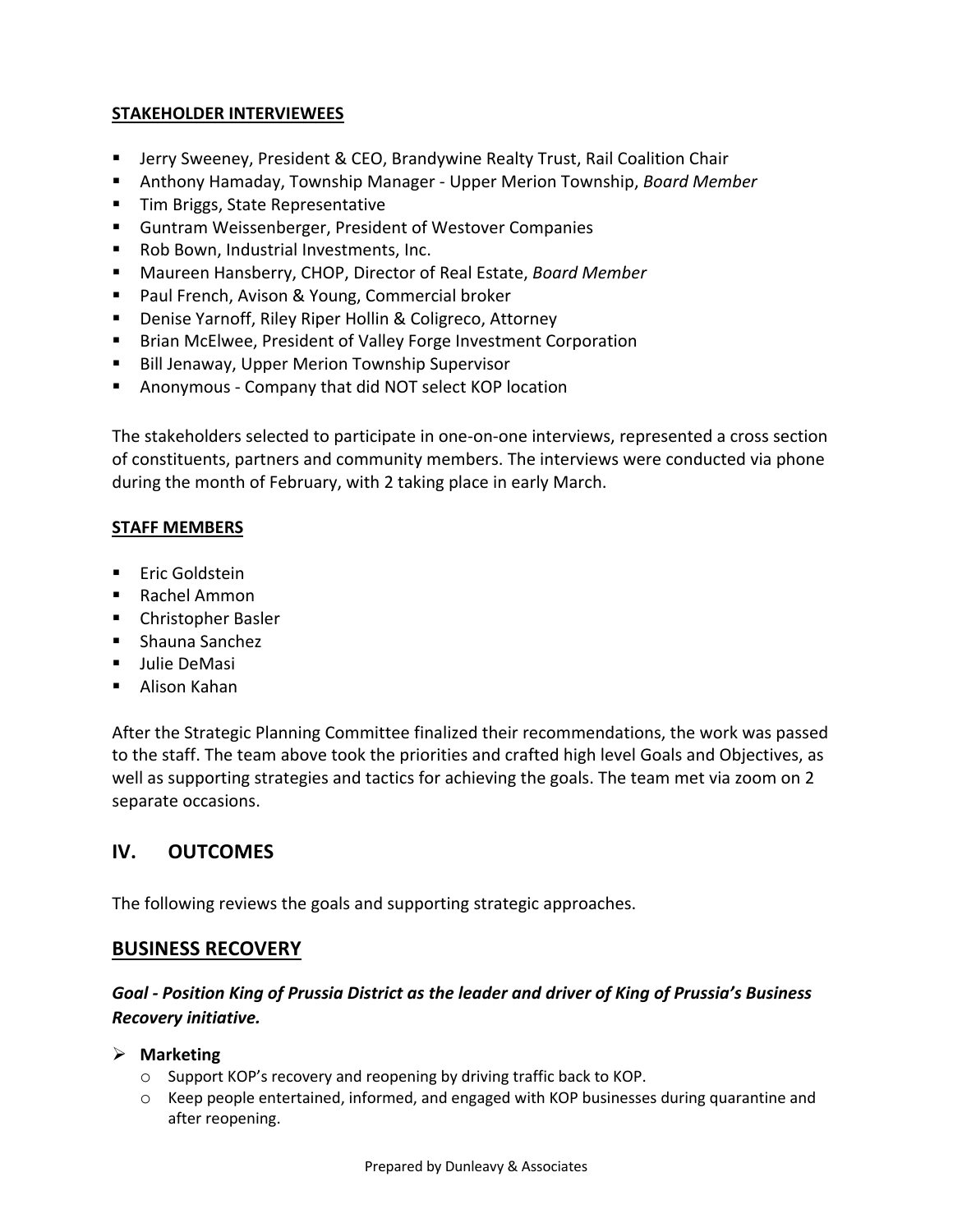o Build upon our already successful events to: Drive more traffic to KOP; allow for more opportunities for networking and cross promotion within the business community; and highlight KOP's incredible assets.

#### Ø **Land Use and Zoning**

 $\circ$  Ease or eliminate impediments that prevent property owners from quickly adapting to the post-COVID environment.

## **PARTNER AND COMMUNITY ENGAGEMENT**

#### *Goal - Maximize the opportunities to expand and reinforce engagement with partners and community members.*

#### Ø **Marketing**

- o Strengthen our connection to the Upper Merion Township community and other nonprofits that it serves.
- o Encourage a culture of networking and cross-marketing within the KOP business community.
- o Expand the BIDs influence in the region.
- o Improve BID's contact/database information.
- o Determine the needs of industrial properties in the District.
- o Determine the needs of multi-family properties in the District.
- o Utilize goverrnement relationsips effectively.
- o Refine our current events and develop additional events to drive more traffic to KOP; allow for more opportunities for networking and cross promotion within the business community; and highlight KOP's assets.
- $\circ$  Strengthen our connection to the Upper Merion Township community and other nonprofits that it serves.

#### Ø **Land Use and Zoning**

 $\circ$  Improve lobbying efforts with the township, county and state officials to support critical infrastructure projects and development projects to preserve momentum in KOP.

#### Ø **Physical Improvements/Marketing/Transportation**

- o Improve connectivity and create placemaking opportunities in expanded District.
- o Integrate Renaissance Corporate Park into KOP Proper with a Master/Action Plan, a Marketing Plan and a series of Physical Improvement projects.
- o Implement next projects on Physical Improvement Action Plan.

## **ACCESS AND MOBILITY**

#### *Goal - Continue to advocate for transformative transportation projects and maximize our existing transportation programs.*

#### Ø **Marketing**

- o Advocate for KOP Rail.
- o Improve the impact of *the***connector.**

#### Ø **Transportation**

o Continue to provide effective management of the Amazon shuttle system.